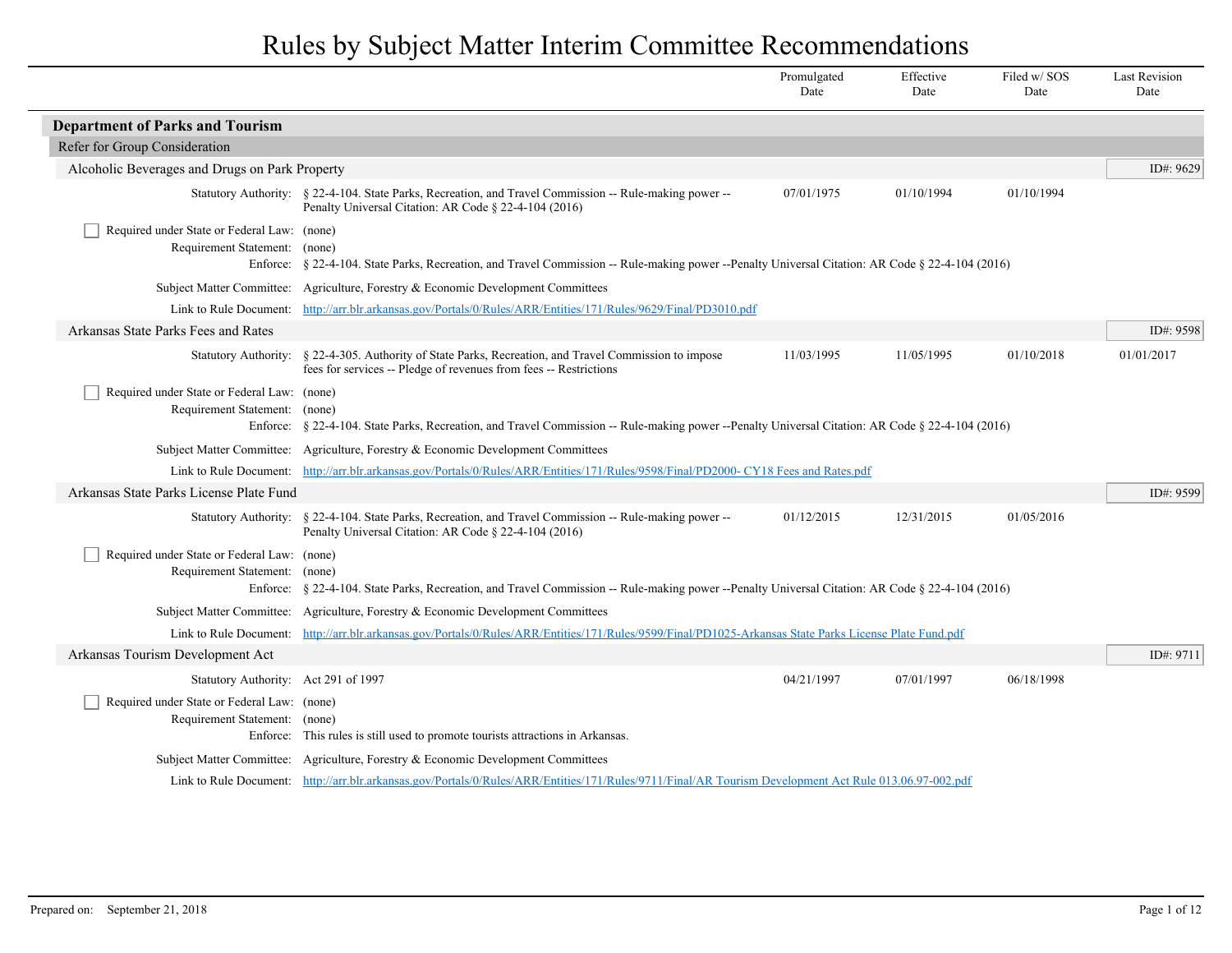|                                                                              |                                                                                                                                                                           | Promulgated<br>Date | Effective<br>Date | Filed w/SOS<br>Date | <b>Last Revision</b><br>Date |
|------------------------------------------------------------------------------|---------------------------------------------------------------------------------------------------------------------------------------------------------------------------|---------------------|-------------------|---------------------|------------------------------|
| <b>Boating Restrictions</b>                                                  |                                                                                                                                                                           |                     |                   |                     | ID#: 9617                    |
| <b>Statutory Authority:</b>                                                  | § 22-4-104. State Parks, Recreation, and Travel Commission -- Rule-making power --<br>Penalty Universal Citation: AR Code § 22-4-104 (2016)                               | 05/22/2000          | 06/19/2009        | 12/17/2009          | 05/01/2009                   |
| Required under State or Federal Law: (none)<br>Requirement Statement: (none) | Enforce: § 22-4-104. State Parks, Recreation, and Travel Commission -- Rule-making power --Penalty Universal Citation: AR Code § 22-4-104 (2016)                          |                     |                   |                     |                              |
|                                                                              | Subject Matter Committee: Agriculture, Forestry & Economic Development Committees                                                                                         |                     |                   |                     |                              |
|                                                                              | Link to Rule Document: http://arr.blr.arkansas.gov/Portals/0/Rules/ARR/Entities/171/Rules/9617/Final/PD 3210 Boating Restrictions.pdf                                     |                     |                   |                     |                              |
| Camping Discounts                                                            |                                                                                                                                                                           |                     |                   |                     | ID#: $9600$                  |
|                                                                              | Statutory Authority: § 22-4-104. State Parks, Recreation, and Travel Commission -- Rule-making power --<br>Penalty Universal Citation: AR Code § 22-4-104 (2016)          | 02/25/2008          | 12/15/2013        | 12/17/2013          | 12/15/2013                   |
| Required under State or Federal Law: (none)<br>Requirement Statement: (none) | Enforce: § 22-4-104. State Parks, Recreation, and Travel Commission -- Rule-making power --Penalty Universal Citation: AR Code § 22-4-104 (2016)                          |                     |                   |                     |                              |
|                                                                              | Subject Matter Committee: Agriculture, Forestry & Economic Development Committees                                                                                         |                     |                   |                     |                              |
|                                                                              | Link to Rule Document: http://arr.blr.arkansas.gov/Portals/0/Rules/ARR/Entities/171/Rules/9600/Final/PD2002, Camping Discounts.pdf                                        |                     |                   |                     |                              |
| Crater of Diamonds- Search Area Rules and Regulations                        |                                                                                                                                                                           |                     |                   |                     | ID#: $9603$                  |
|                                                                              | Statutory Authority: § 22-4-104. State Parks, Recreation, and Travel Commission -- Rule-making power --<br>Penalty Universal Citation: AR Code § 22-4-104 (2016)          | 05/10/1991          | 12/01/2010        | 12/07/2010          | 12/01/2010                   |
| Required under State or Federal Law: (none)<br>Requirement Statement:        | (none)<br>Enforce: § 22-4-104. State Parks, Recreation, and Travel Commission -- Rule-making power --Penalty Universal Citation: AR Code § 22-4-104 (2016)                |                     |                   |                     |                              |
|                                                                              | Subject Matter Committee: Agriculture, Forestry & Economic Development Committees                                                                                         |                     |                   |                     |                              |
|                                                                              | Link to Rule Document: http://arr.blr.arkansas.gov/Portals/0/Rules/ARR/Entities/171/Rules/9603/Final/PD2205 - Crater Search Area- Rules.pdf                               |                     |                   |                     |                              |
| Department of Justice ADA Regulations on Mobile Devices                      |                                                                                                                                                                           |                     |                   |                     | ID#: $9613$                  |
|                                                                              | Statutory Authority: § 22-4-104. State Parks, Recreation, and Travel Commission -- Rule-making power --<br>Penalty Universal Citation: AR Code § 22-4-104 (2016)          | 05/16/2011          | 08/17/2011        | 12/15/2011          |                              |
| Required under State or Federal Law: (none)<br>Requirement Statement:        | (none)<br>Enforce: § 22-4-104. State Parks, Recreation, and Travel Commission -- Rule-making power --Penalty Universal Citation: AR Code § 22-4-104 (2016)                |                     |                   |                     |                              |
|                                                                              | Subject Matter Committee: Agriculture, Forestry & Economic Development Committees                                                                                         |                     |                   |                     |                              |
|                                                                              | Link to Rule Document: http://arr.blr.arkansas.gov/Portals/0/Rules/ARR/Entities/171/Rules/9613/Final/PD3250 DOJ ADA Regulation Mobility Devices FINAL-Signed 12 12 11.pdf |                     |                   |                     |                              |
|                                                                              |                                                                                                                                                                           |                     |                   |                     |                              |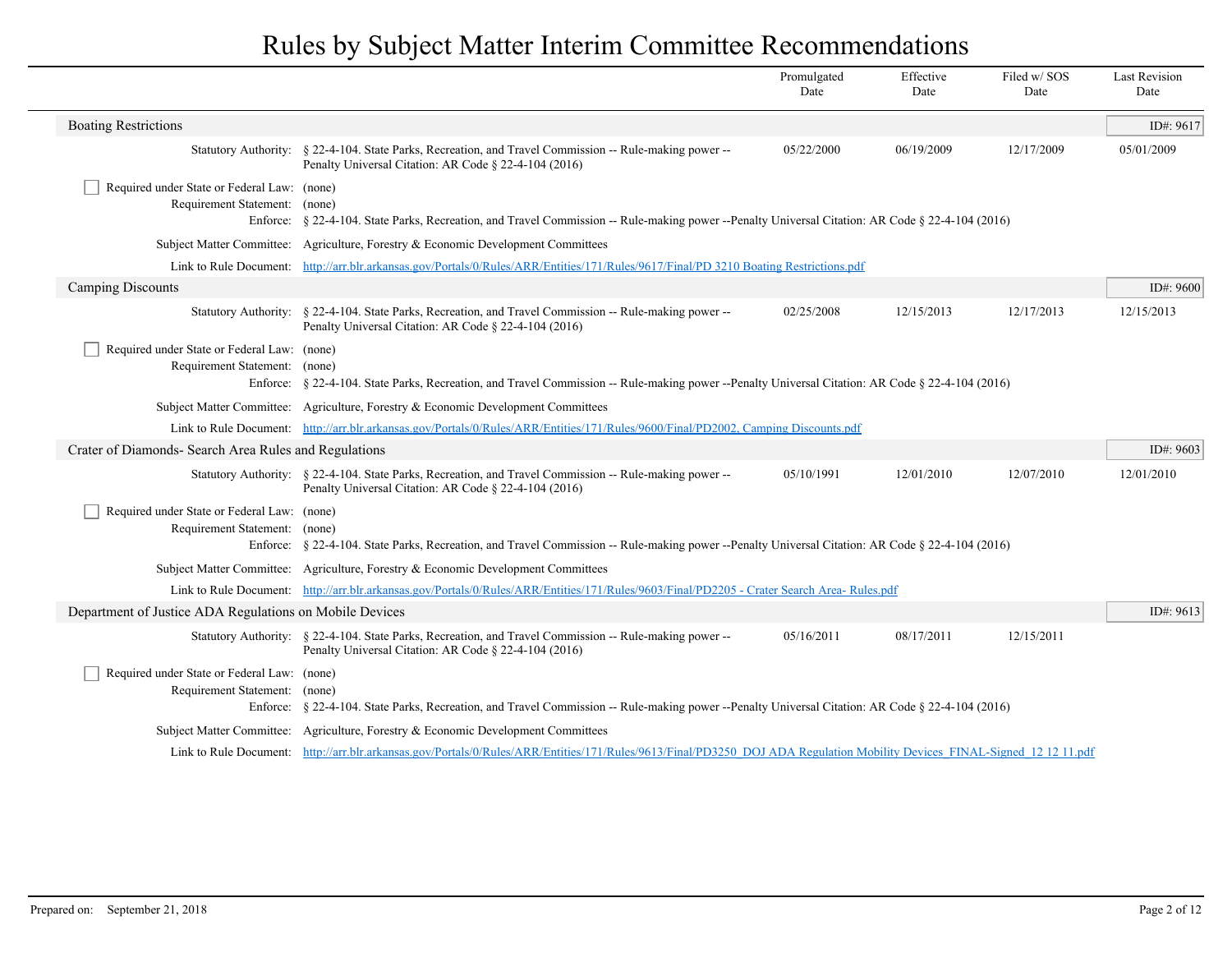|                                                                              |                                                                                                                                                                  | Promulgated<br>Date | Effective<br>Date | Filed w/SOS<br>Date | <b>Last Revision</b><br>Date |
|------------------------------------------------------------------------------|------------------------------------------------------------------------------------------------------------------------------------------------------------------|---------------------|-------------------|---------------------|------------------------------|
| Disorderly Conduct                                                           |                                                                                                                                                                  |                     |                   |                     | ID#: 9631                    |
|                                                                              | Statutory Authority: § 22-4-104. State Parks, Recreation, and Travel Commission -- Rule-making power --<br>Penalty Universal Citation: AR Code § 22-4-104 (2016) | 07/01/1975          | 01/10/1994        | 01/10/1994          |                              |
| Required under State or Federal Law: (none)<br>Requirement Statement: (none) | Enforce: § 22-4-104. State Parks, Recreation, and Travel Commission -- Rule-making power --Penalty Universal Citation: AR Code § 22-4-104 (2016)                 |                     |                   |                     |                              |
| <b>Subject Matter Committee:</b>                                             | Agriculture, Forestry & Economic Development Committees                                                                                                          |                     |                   |                     |                              |
|                                                                              | Link to Rule Document: http://arr.blr.arkansas.gov/Portals/0/Rules/ARR/Entities/171/Rules/9631/Final/PD3030-Disorderly Conduct.pdf                               |                     |                   |                     |                              |
| Excavation or Unauthorized Search                                            |                                                                                                                                                                  |                     |                   |                     | ID#: 9632                    |
|                                                                              | Statutory Authority: § 22-4-104. State Parks, Recreation, and Travel Commission -- Rule-making power --<br>Penalty Universal Citation: AR Code § 22-4-104 (2016) | 07/01/1975          | 01/10/1994        | 01/10/1994          |                              |
| Required under State or Federal Law: (none)<br>Requirement Statement: (none) | Enforce: § 22-4-104. State Parks, Recreation, and Travel Commission -- Rule-making power --Penalty Universal Citation: AR Code § 22-4-104 (2016)                 |                     |                   |                     |                              |
|                                                                              | Subject Matter Committee: Agriculture, Forestry & Economic Development Committees                                                                                |                     |                   |                     |                              |
|                                                                              | Link to Rule Document: http://arr.blr.arkansas.gov/Portals/0/Rules/ARR/Entities/171/Rules/9632/Final/PD3040, Excavations and Unauthorized Searches.pdf           |                     |                   |                     |                              |
| <b>Festival Advertising Grants</b>                                           |                                                                                                                                                                  |                     |                   |                     | ID#: 9713                    |
|                                                                              | Statutory Authority: Act 988 Section 12, Item 7 & Section 29                                                                                                     | 08/03/2015          | 01/01/2016        | 10/20/2015          |                              |
| Required under State or Federal Law: (none)<br>Requirement Statement: (none) | Enforce: This rules in still used in the process of providing festival grants.                                                                                   |                     |                   |                     |                              |
|                                                                              | Subject Matter Committee: Agriculture, Forestry & Economic Development Committees                                                                                |                     |                   |                     |                              |
|                                                                              | Link to Rule Document: http://arr.blr.arkansas.gov/Portals/0/Rules/ARR/Entities/171/Rules/9713/Final/Festival Advertising Grants Rule 013.06.15-001 2nd.pdf      |                     |                   |                     |                              |
| Firearms, Hunting, Explosives, and Fireworks                                 |                                                                                                                                                                  |                     |                   |                     | ID#: 9605                    |
|                                                                              | Statutory Authority: § 22-4-104. State Parks, Recreation, and Travel Commission -- Rule-making power --<br>Penalty Universal Citation: AR Code § 22-4-104 (2016) | 07/01/1975          | 08/04/2005        | 12/15/2003          | 12/05/2005                   |
| Required under State or Federal Law: (none)<br>Requirement Statement: (none) | Enforce: § 22-4-104. State Parks, Recreation, and Travel Commission -- Rule-making power --Penalty Universal Citation: AR Code § 22-4-104 (2016)                 |                     |                   |                     |                              |
|                                                                              | Subject Matter Committee: Agriculture, Forestry & Economic Development Committees                                                                                |                     |                   |                     |                              |
|                                                                              | Link to Rule Document: http://arr.blr.arkansas.gov/Portals/0/Rules/ARR/Entities/171/Rules/9605/Final/PD3070, Firearms, Explosives, and Fireworks.pdf             |                     |                   |                     |                              |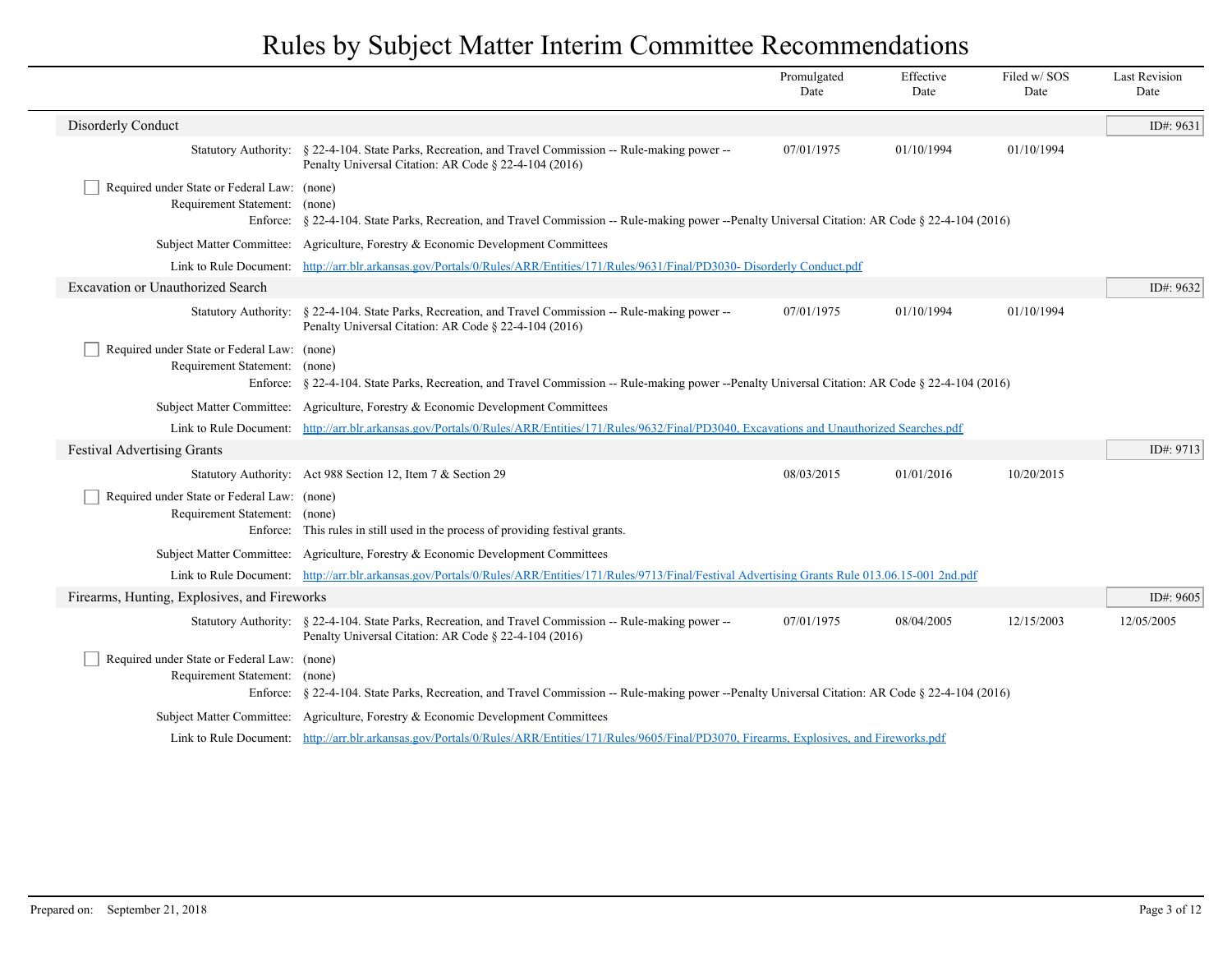|                                                                                          |                                                                                                                                                                  | Promulgated<br>Date | Effective<br>Date | Filed w/ SOS<br>Date | <b>Last Revision</b><br>Date |
|------------------------------------------------------------------------------------------|------------------------------------------------------------------------------------------------------------------------------------------------------------------|---------------------|-------------------|----------------------|------------------------------|
| Fires                                                                                    |                                                                                                                                                                  |                     |                   |                      | ID#: 9634                    |
|                                                                                          | Statutory Authority: § 22-4-104. State Parks, Recreation, and Travel Commission -- Rule-making power --<br>Penalty Universal Citation: AR Code § 22-4-104 (2016) | 07/01/1975          | 01/10/1994        | 01/10/1994           |                              |
| Required under State or Federal Law: (none)<br>Requirement Statement: (none)<br>Enforce: | § 22-4-104. State Parks, Recreation, and Travel Commission -- Rule-making power --Penalty Universal Citation: AR Code § 22-4-104 (2016)                          |                     |                   |                      |                              |
|                                                                                          | Subject Matter Committee: Agriculture, Forestry & Economic Development Committees                                                                                |                     |                   |                      |                              |
|                                                                                          | Link to Rule Document: http://arr.blr.arkansas.gov/Portals/0/Rules/ARR/Entities/171/Rules/9634/Final/PD3060- Fires.pdf                                           |                     |                   |                      |                              |
| Fishing Rules in the Park                                                                |                                                                                                                                                                  |                     |                   |                      | ID#: 9633                    |
|                                                                                          | Statutory Authority: § 22-4-104. State Parks, Recreation, and Travel Commission -- Rule-making power --<br>Penalty Universal Citation: AR Code § 22-4-104 (2016) | 07/01/1975          | 01/10/1994        | 01/10/1994           |                              |
| Required under State or Federal Law: (none)<br>Requirement Statement: (none)             | Enforce: § 22-4-104. State Parks, Recreation, and Travel Commission -- Rule-making power --Penalty Universal Citation: AR Code § 22-4-104 (2016)                 |                     |                   |                      |                              |
|                                                                                          | Subject Matter Committee: Agriculture, Forestry & Economic Development Committees                                                                                |                     |                   |                      |                              |
|                                                                                          | Link to Rule Document: http://arr.blr.arkansas.gov/Portals/0/Rules/ARR/Entities/171/Rules/9633/Final/PD3050-Fishing.pdf                                          |                     |                   |                      |                              |
| Guidelines for Brochure Distribution in the Tourist information Centers (TIC)            |                                                                                                                                                                  |                     |                   |                      | ID#: 9714                    |
| Statutory Authority: ACA 15-11-301                                                       |                                                                                                                                                                  | 07/13/2000          | 09/07/2000        | 07/13/2000           |                              |
| Required under State or Federal Law: (none)<br>Requirement Statement: (none)             | Enforce: ACA 15-11-301                                                                                                                                           |                     |                   |                      |                              |
|                                                                                          | Subject Matter Committee: Agriculture, Forestry & Economic Development Committees                                                                                |                     |                   |                      |                              |
|                                                                                          | Link to Rule Document: http://arr.blr.arkansas.gov/Portals/0/Rules/ARR/Entities/171/Rules/9714/Final/PD1160, Policy for Tourism Brochures.pdf                    |                     |                   |                      |                              |
| Guidelines for Keep Arkansas Beautiful Grants                                            |                                                                                                                                                                  |                     |                   |                      | ID#: 9618                    |
| Statutory Authority: ACA 15-11-603                                                       |                                                                                                                                                                  | 09/26/2002          | 10/15/2002        | 12/18/2002           |                              |
| Required under State or Federal Law: (none)<br>Requirement Statement: (none)             | Enforce: KAB will continue to offer grants to qualified applicants for the educational and developmental needs of the affiliate.                                 |                     |                   |                      |                              |
|                                                                                          | Subject Matter Committee: Agriculture, Forestry & Economic Development Committees                                                                                |                     |                   |                      |                              |
|                                                                                          | Link to Rule Document: http://arr.blr.arkansas.gov/Portals/0/Rules/ARR/Entities/171/Rules/9618/Final/2015 Keep Arkansas Beautiful Grants Criteria.pdf            |                     |                   |                      |                              |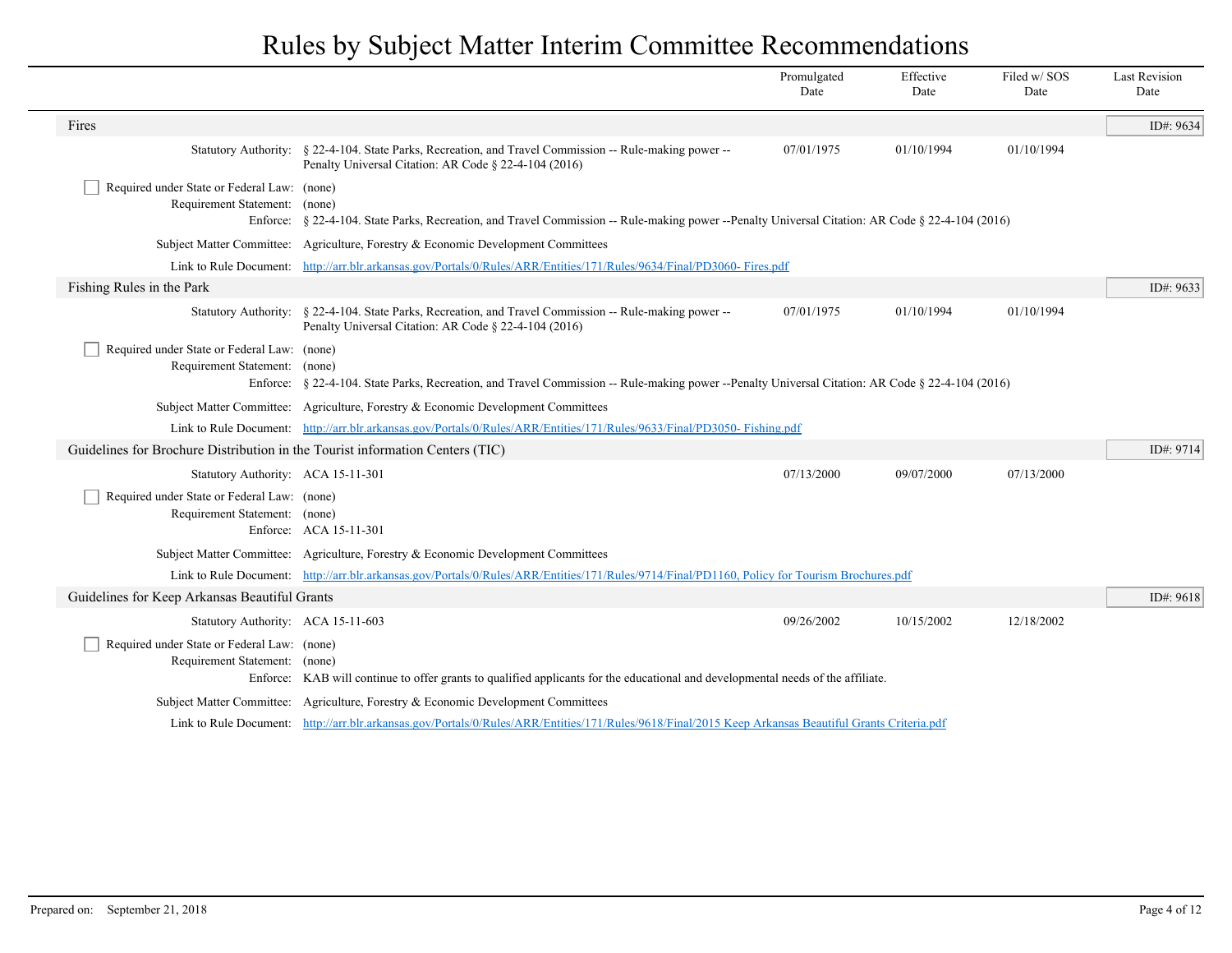|                                                                              |                                                                                                                                                                                   | Promulgated<br>Date | Effective<br>Date | Filed w/SOS<br>Date | <b>Last Revision</b><br>Date |
|------------------------------------------------------------------------------|-----------------------------------------------------------------------------------------------------------------------------------------------------------------------------------|---------------------|-------------------|---------------------|------------------------------|
| Handgliding Rules and Regulations                                            |                                                                                                                                                                                   |                     |                   |                     | ID#: 9607                    |
| <b>Statutory Authority:</b>                                                  | § 22-4-104. State Parks, Recreation, and Travel Commission -- Rule-making power --<br>Penalty Universal Citation: AR Code § 22-4-104 (2016)                                       | 04/19/1978          | 08/04/2005        | 08/08/2014          | 07/01/2014                   |
| Required under State or Federal Law: (none)<br>Requirement Statement:        | (none)<br>Enforce: § 22-4-104. State Parks, Recreation, and Travel Commission -- Rule-making power --Penalty Universal Citation: AR Code § 22-4-104 (2016)                        |                     |                   |                     |                              |
|                                                                              | Subject Matter Committee: Agriculture, Forestry & Economic Development Committees                                                                                                 |                     |                   |                     |                              |
| Link to Rule Document:                                                       | http://arr.blr.arkansas.gov/Portals/0/Rules/ARR/Entities/171/Rules/9607/Final/PD3075 FINAL Handgliding Policy.pdf                                                                 |                     |                   |                     |                              |
|                                                                              | Historic Weapons Rules and Regulations for State Parks Personnel Conducting Re-Enactments                                                                                         |                     |                   |                     | ID#: 9611                    |
|                                                                              | Statutory Authority: § 22-4-104. State Parks, Recreation, and Travel Commission -- Rule-making power --<br>Penalty Universal Citation: AR Code § 22-4-104 (2016)                  | 08/17/2010          | 11/15/2010        | 12/07/2010          |                              |
| Required under State or Federal Law: (none)<br>Requirement Statement: (none) | Enforce: § 22-4-104. State Parks, Recreation, and Travel Commission -- Rule-making power --Penalty Universal Citation: AR Code § 22-4-104 (2016)                                  |                     |                   |                     |                              |
|                                                                              | Subject Matter Committee: Agriculture, Forestry & Economic Development Committees                                                                                                 |                     |                   |                     |                              |
|                                                                              | Link to Rule Document: http://arr.blr.arkansas.gov/Portals/0/Rules/ARR/Entities/171/Rules/9611/Final/PD3230- Historic Weapons Rules and Regs for our participating reenactors.pdf |                     |                   |                     |                              |
| Historical Weapons Safety Rules for Living Reenactments                      |                                                                                                                                                                                   |                     |                   |                     | ID#: 9612                    |
|                                                                              | Statutory Authority: § 22-4-104. State Parks, Recreation, and Travel Commission -- Rule-making power --<br>Penalty Universal Citation: AR Code § 22-4-104 (2016)                  | 08/17/2010          | 11/15/2010        | 12/07/2010          |                              |
| Required under State or Federal Law: (none)<br>Requirement Statement:        | (none)<br>Enforce: § 22-4-104. State Parks, Recreation, and Travel Commission -- Rule-making power --Penalty Universal Citation: AR Code § 22-4-104 (2016)                        |                     |                   |                     |                              |
|                                                                              | Subject Matter Committee: Agriculture, Forestry & Economic Development Committees                                                                                                 |                     |                   |                     |                              |
| Link to Rule Document:                                                       | http://arr.blr.arkansas.gov/Portals/0/Rules/ARR/Entities/171/Rules/9612/Final/PD3240- Historic Weapons Safety.pdf                                                                 |                     |                   |                     |                              |
| Horseback Riding in Parks                                                    |                                                                                                                                                                                   |                     |                   |                     | ID#: 9635                    |
|                                                                              | Statutory Authority: § 22-4-104. State Parks, Recreation, and Travel Commission -- Rule-making power --<br>Penalty Universal Citation: AR Code § 22-4-104 (2016)                  | 07/01/1975          | 01/10/1994        | 01/10/1994          |                              |
| Required under State or Federal Law: (none)<br>Requirement Statement:        | (none)<br>Enforce: § 22-4-104. State Parks, Recreation, and Travel Commission -- Rule-making power --Penalty Universal Citation: AR Code § 22-4-104 (2016)                        |                     |                   |                     |                              |
|                                                                              | Subject Matter Committee: Agriculture, Forestry & Economic Development Committees                                                                                                 |                     |                   |                     |                              |
|                                                                              | Link to Rule Document: http://arr.blr.arkansas.gov/Portals/0/Rules/ARR/Entities/171/Rules/9635/Final/PD3080.pdf                                                                   |                     |                   |                     |                              |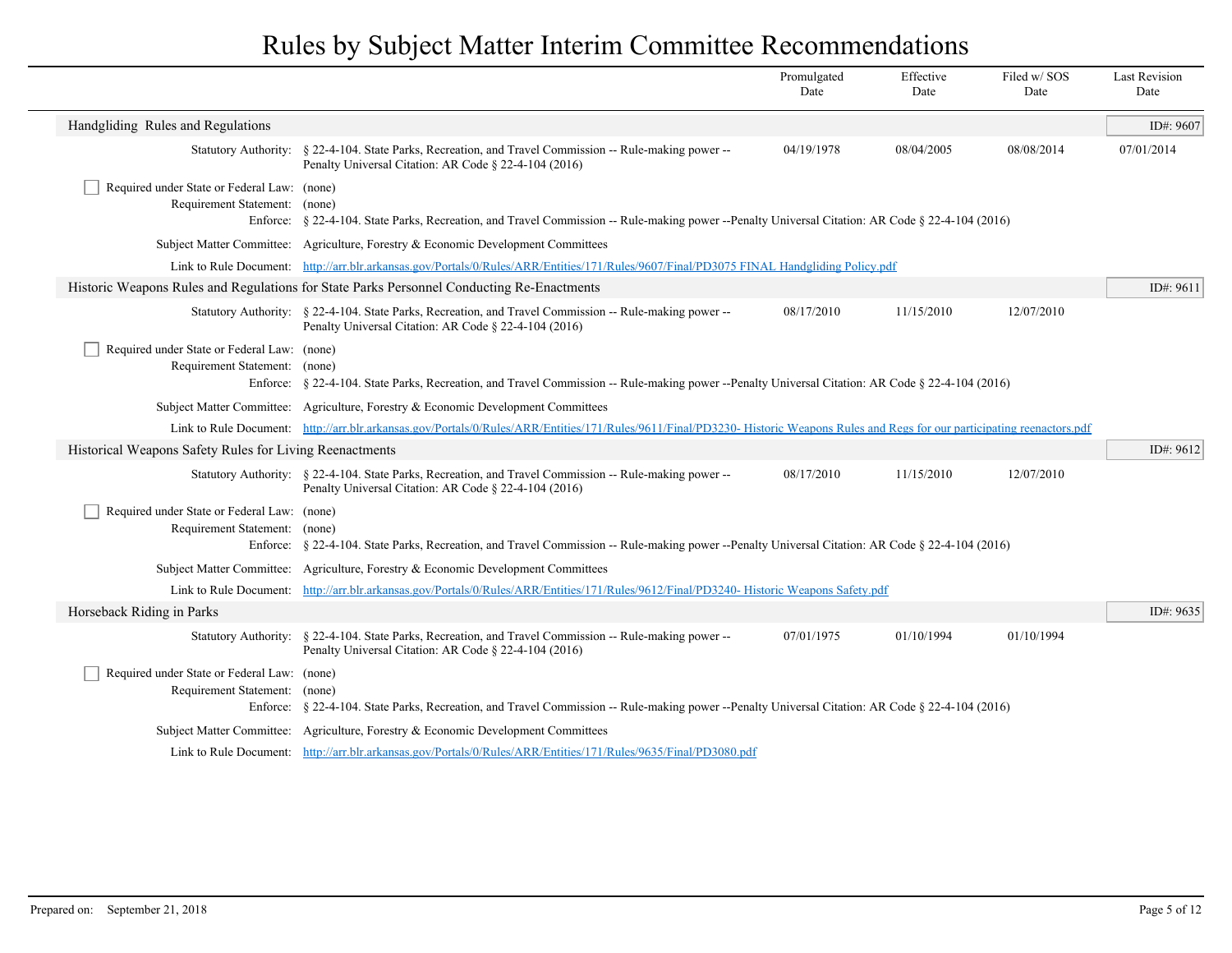|                                                                              |                                                                                                                                                                  | Promulgated<br>Date | Effective<br>Date | Filed w/SOS<br>Date | <b>Last Revision</b><br>Date |
|------------------------------------------------------------------------------|------------------------------------------------------------------------------------------------------------------------------------------------------------------|---------------------|-------------------|---------------------|------------------------------|
| Membership Criteria for Keep Arkansas Beautiful Affiliates                   |                                                                                                                                                                  |                     |                   |                     | ID#: 9619                    |
| Statutory Authority: ACA 15-11-603                                           |                                                                                                                                                                  | 09/26/2002          | 10/15/2002        | 12/18/2002          |                              |
| Required under State or Federal Law: (none)<br>Requirement Statement: (none) | Enforce: we have no need to change the criteria for KAB affiliates at this time. Affiliates across the state help fulfill the mission of KAB.                    |                     |                   |                     |                              |
|                                                                              | Subject Matter Committee: Agriculture, Forestry & Economic Development Committees                                                                                |                     |                   |                     |                              |
|                                                                              | Link to Rule Document: http://arr.blr.arkansas.gov/Portals/0/Rules/ARR/Entities/171/Rules/9619/Final/013.09.02-002F.pdf                                          |                     |                   |                     |                              |
| Motorized Recreational Vehicles (ATV)                                        |                                                                                                                                                                  |                     |                   |                     | ID#: 9636                    |
|                                                                              | Statutory Authority: § 22-4-104. State Parks, Recreation, and Travel Commission -- Rule-making power --<br>Penalty Universal Citation: AR Code § 22-4-104 (2016) | 07/01/1975          | 01/10/1994        | 01/10/1994          |                              |
| Required under State or Federal Law: (none)<br>Requirement Statement: (none) | Enforce: § 22-4-104. State Parks, Recreation, and Travel Commission -- Rule-making power --Penalty Universal Citation: AR Code § 22-4-104 (2016)                 |                     |                   |                     |                              |
|                                                                              | Subject Matter Committee: Agriculture, Forestry & Economic Development Committees                                                                                |                     |                   |                     |                              |
|                                                                              | Link to Rule Document: http://arr.blr.arkansas.gov/Portals/0/Rules/ARR/Entities/171/Rules/9636/Final/PD3090-Motorized Recreational Vehicles.pdf                  |                     |                   |                     |                              |
| Museum Property Act                                                          |                                                                                                                                                                  |                     |                   |                     | ID#: 9648                    |
|                                                                              | Statutory Authority: § 22-4-104. State Parks, Recreation, and Travel Commission -- Rule-making power --<br>Penalty Universal Citation: AR Code § 22-4-104 (2016) | 01/03/2005          | 03/01/2006        | 03/08/2005          |                              |
| Required under State or Federal Law: (none)<br>Requirement Statement: (none) | Enforce: § 22-4-104. State Parks, Recreation, and Travel Commission -- Rule-making power --Penalty Universal Citation: AR Code § 22-4-104 (2016)                 |                     |                   |                     |                              |
|                                                                              | Subject Matter Committee: Agriculture, Forestry & Economic Development Committees                                                                                |                     |                   |                     |                              |
|                                                                              | Link to Rule Document: http://arr.blr.arkansas.gov/Portals/0/Rules/ARR/Entities/171/Rules/9648/Final/PD6300- Museum Property Act.pdf                             |                     |                   |                     |                              |
| Park Camping Rules and Regulations                                           |                                                                                                                                                                  |                     |                   |                     | ID#: $9608$                  |
|                                                                              | Statutory Authority: § 22-4-104. State Parks, Recreation, and Travel Commission -- Rule-making power --<br>Penalty Universal Citation: AR Code § 22-4-104 (2016) | 08/19/1977          | 03/23/2005        | 03/23/2005          | 03/01/2004                   |
| Required under State or Federal Law: (none)<br>Requirement Statement: (none) | Enforce: § 22-4-104. State Parks, Recreation, and Travel Commission -- Rule-making power --Penalty Universal Citation: AR Code § 22-4-104 (2016)                 |                     |                   |                     |                              |
|                                                                              | Subject Matter Committee: Agriculture, Forestry & Economic Development Committees                                                                                |                     |                   |                     |                              |
|                                                                              | Link to Rule Document: http://arr.blr.arkansas.gov/Portals/0/Rules/ARR/Entities/171/Rules/9608/Final/PD3015- Camping Rules and Regulations.pdf                   |                     |                   |                     |                              |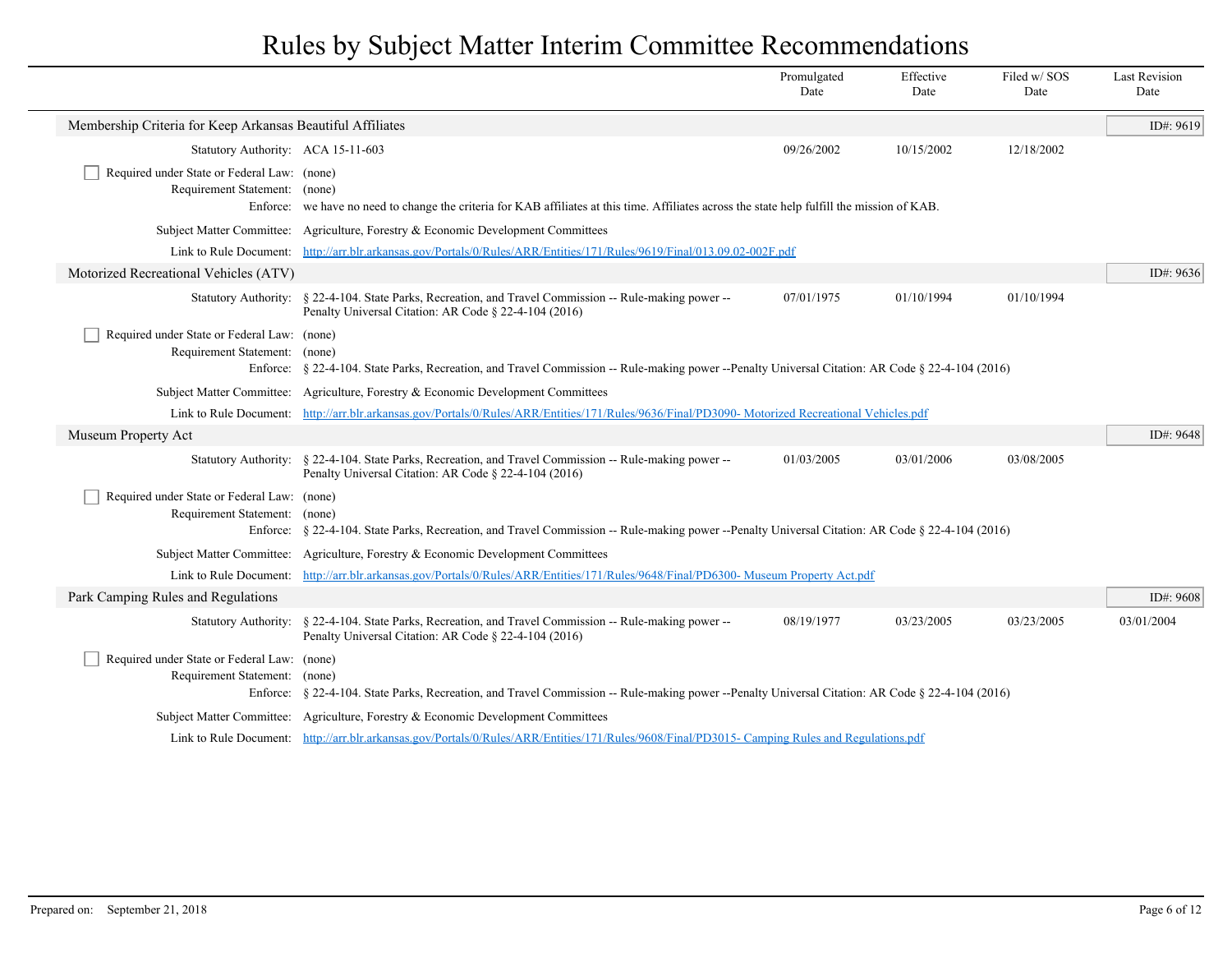|                                                                              |                                                                                                                                                                  | Promulgated<br>Date | Effective<br>Date | Filed w/SOS<br>Date | <b>Last Revision</b><br>Date |
|------------------------------------------------------------------------------|------------------------------------------------------------------------------------------------------------------------------------------------------------------|---------------------|-------------------|---------------------|------------------------------|
| Park Closing Hours                                                           |                                                                                                                                                                  |                     |                   |                     | ID#: 9630                    |
| <b>Statutory Authority:</b>                                                  | § 22-4-104. State Parks, Recreation, and Travel Commission -- Rule-making power --<br>Penalty Universal Citation: AR Code § 22-4-104 (2016)                      | 07/01/1975          | 01/10/1994        | 01/10/1994          |                              |
| Required under State or Federal Law: (none)<br>Requirement Statement: (none) | Enforce: § 22-4-104. State Parks, Recreation, and Travel Commission -- Rule-making power --Penalty Universal Citation: AR Code § 22-4-104 (2016)                 |                     |                   |                     |                              |
|                                                                              | Subject Matter Committee: Agriculture, Forestry & Economic Development Committees                                                                                |                     |                   |                     |                              |
|                                                                              | Link to Rule Document: http://arr.blr.arkansas.gov/Portals/0/Rules/ARR/Entities/171/Rules/9630/Final/PD3020- Closing Hours.pdf                                   |                     |                   |                     |                              |
| Park Firearms Policy                                                         |                                                                                                                                                                  |                     |                   |                     | ID#: 9628                    |
|                                                                              | Statutory Authority: § 22-4-104. State Parks, Recreation, and Travel Commission -- Rule-making power --<br>Penalty Universal Citation: AR Code § 22-4-104 (2016) | 07/01/1975          | 01/10/1994        | 01/10/1994          | 04/01/1990                   |
| Required under State or Federal Law: (none)<br>Requirement Statement: (none) | Enforce: § 22-4-104. State Parks, Recreation, and Travel Commission -- Rule-making power --Penalty Universal Citation: AR Code § 22-4-104 (2016)                 |                     |                   |                     |                              |
|                                                                              | Subject Matter Committee: Agriculture, Forestry & Economic Development Committees                                                                                |                     |                   |                     |                              |
|                                                                              | Link to Rule Document: http://arr.blr.arkansas.gov/Portals/0/Rules/ARR/Entities/171/Rules/9628/Final/PD3000.1- Law Enforcement Policy.pdf                        |                     |                   |                     |                              |
| Park Law Enforcement Policy                                                  |                                                                                                                                                                  |                     |                   |                     | ID#: 9627                    |
| <b>Statutory Authority:</b>                                                  | § 22-4-104. State Parks, Recreation, and Travel Commission -- Rule-making power --<br>Penalty Universal Citation: AR Code § 22-4-104 (2016)                      | 07/01/1975          | 01/10/1994        | 01/10/1994          |                              |
| Required under State or Federal Law: (none)<br>Requirement Statement: (none) | Enforce: § 22-4-104. State Parks, Recreation, and Travel Commission -- Rule-making power --Penalty Universal Citation: AR Code § 22-4-104 (2016)                 |                     |                   |                     |                              |
|                                                                              | Subject Matter Committee: Agriculture, Forestry & Economic Development Committees                                                                                |                     |                   |                     |                              |
|                                                                              | Link to Rule Document: http://arr.blr.arkansas.gov/Portals/0/Rules/ARR/Entities/171/Rules/9627/Final/PD3000.1- Law Enforcement Policy.pdf                        |                     |                   |                     |                              |
| Parking in Parks                                                             |                                                                                                                                                                  |                     |                   |                     | ID#: 9637                    |
|                                                                              | Statutory Authority: § 22-4-104. State Parks, Recreation, and Travel Commission -- Rule-making power --<br>Penalty Universal Citation: AR Code § 22-4-104 (2016) | 07/01/1975          | 01/10/1994        | 01/10/1994          |                              |
| Required under State or Federal Law: (none)<br>Requirement Statement:        | (none)<br>Enforce: § 22-4-104. State Parks, Recreation, and Travel Commission -- Rule-making power --Penalty Universal Citation: AR Code § 22-4-104 (2016)       |                     |                   |                     |                              |
|                                                                              | Subject Matter Committee: Agriculture, Forestry & Economic Development Committees                                                                                |                     |                   |                     |                              |
|                                                                              | Link to Rule Document: http://arr.blr.arkansas.gov/Portals/0/Rules/ARR/Entities/171/Rules/9637/Final/PD3100-Parking.pdf                                          |                     |                   |                     |                              |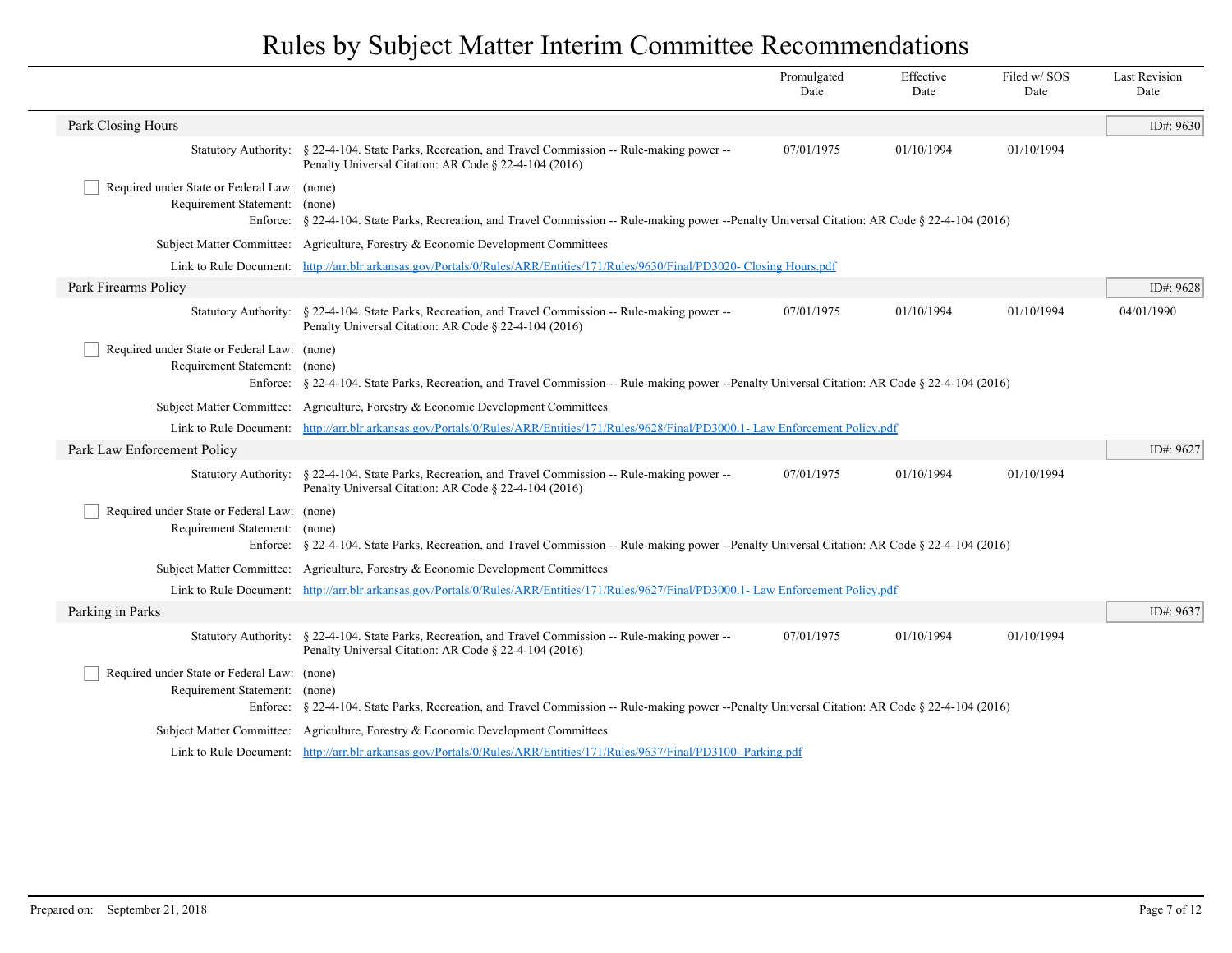|                                                                              |                                                                                                                                                                  | Promulgated<br>Date | Effective<br>Date | Filed w/SOS<br>Date | <b>Last Revision</b><br>Date |
|------------------------------------------------------------------------------|------------------------------------------------------------------------------------------------------------------------------------------------------------------|---------------------|-------------------|---------------------|------------------------------|
| Parks Policy on Rules and Regulations                                        |                                                                                                                                                                  |                     |                   |                     | ID#: 9604                    |
|                                                                              | Statutory Authority: § 22-4-104. State Parks, Recreation, and Travel Commission -- Rule-making power --<br>Penalty Universal Citation: AR Code § 22-4-104 (2016) | 07/01/1975          | 04/19/1978        | 04/19/1978          |                              |
| Required under State or Federal Law: (none)<br>Requirement Statement:        | (none)<br>Enforce: § 22-4-104. State Parks, Recreation, and Travel Commission -- Rule-making power --Penalty Universal Citation: AR Code § 22-4-104 (2016)       |                     |                   |                     |                              |
|                                                                              | Subject Matter Committee: Agriculture, Forestry & Economic Development Committees                                                                                |                     |                   |                     |                              |
|                                                                              | Link to Rule Document: http://arr.blr.arkansas.gov/Portals/0/Rules/ARR/Entities/171/Rules/9604/Final/PD3000-Policy on Rules and Regulations.pdf                  |                     |                   |                     |                              |
| Peddling and Advertising in the park                                         |                                                                                                                                                                  |                     |                   |                     | ID#: 9639                    |
|                                                                              | Statutory Authority: § 22-4-104. State Parks, Recreation, and Travel Commission -- Rule-making power --<br>Penalty Universal Citation: AR Code § 22-4-104 (2016) | 07/01/1975          | 01/10/1994        | 01/10/1994          |                              |
| Required under State or Federal Law: (none)<br>Requirement Statement: (none) | Enforce: § 22-4-104. State Parks, Recreation, and Travel Commission -- Rule-making power --Penalty Universal Citation: AR Code § 22-4-104 (2016)                 |                     |                   |                     |                              |
|                                                                              | Subject Matter Committee: Agriculture, Forestry & Economic Development Committees                                                                                |                     |                   |                     |                              |
|                                                                              | Link to Rule Document: http://arr.blr.arkansas.gov/Portals/0/Rules/ARR/Entities/171/Rules/9639/Final/PD3120- Peddling and Advertising.pdf                        |                     |                   |                     |                              |
| Pet Policy for Lodges and Cabins                                             |                                                                                                                                                                  |                     |                   |                     | ID#: $9602$                  |
| <b>Statutory Authority:</b>                                                  | § 22-4-104. State Parks, Recreation, and Travel Commission -- Rule-making power --<br>Penalty Universal Citation: AR Code § 22-4-104 (2016)                      | 06/17/2009          | 08/04/2015        | 08/05/2015          | 06/01/2015                   |
| Required under State or Federal Law: (none)<br>Requirement Statement: (none) | Enforce: § 22-4-104. State Parks, Recreation, and Travel Commission -- Rule-making power --Penalty Universal Citation: AR Code § 22-4-104 (2016)                 |                     |                   |                     |                              |
|                                                                              | Subject Matter Committee: Agriculture, Forestry & Economic Development Committees                                                                                |                     |                   |                     |                              |
|                                                                              | Link to Rule Document: http://arr.blr.arkansas.gov/Portals/0/Rules/ARR/Entities/171/Rules/9602/Final/PD3155- Pet Policy for State Park Cabins and Lodges.pdf     |                     |                   |                     |                              |
| Pets and Animals in the Park                                                 |                                                                                                                                                                  |                     |                   |                     | ID#: 9640                    |
|                                                                              | Statutory Authority: § 22-4-104. State Parks, Recreation, and Travel Commission -- Rule-making power --<br>Penalty Universal Citation: AR Code § 22-4-104 (2016) | 07/01/1975          | 01/10/1994        | 01/10/1994          |                              |
| Required under State or Federal Law: (none)<br>Requirement Statement:        | (none)<br>Enforce: § 22-4-104. State Parks, Recreation, and Travel Commission -- Rule-making power --Penalty Universal Citation: AR Code § 22-4-104 (2016)       |                     |                   |                     |                              |
|                                                                              | Subject Matter Committee: Agriculture, Forestry & Economic Development Committees                                                                                |                     |                   |                     |                              |
|                                                                              | Link to Rule Document: http://arr.blr.arkansas.gov/Portals/0/Rules/ARR/Entities/171/Rules/9640/Final/PD3130- Pets and Animals.pdf                                |                     |                   |                     |                              |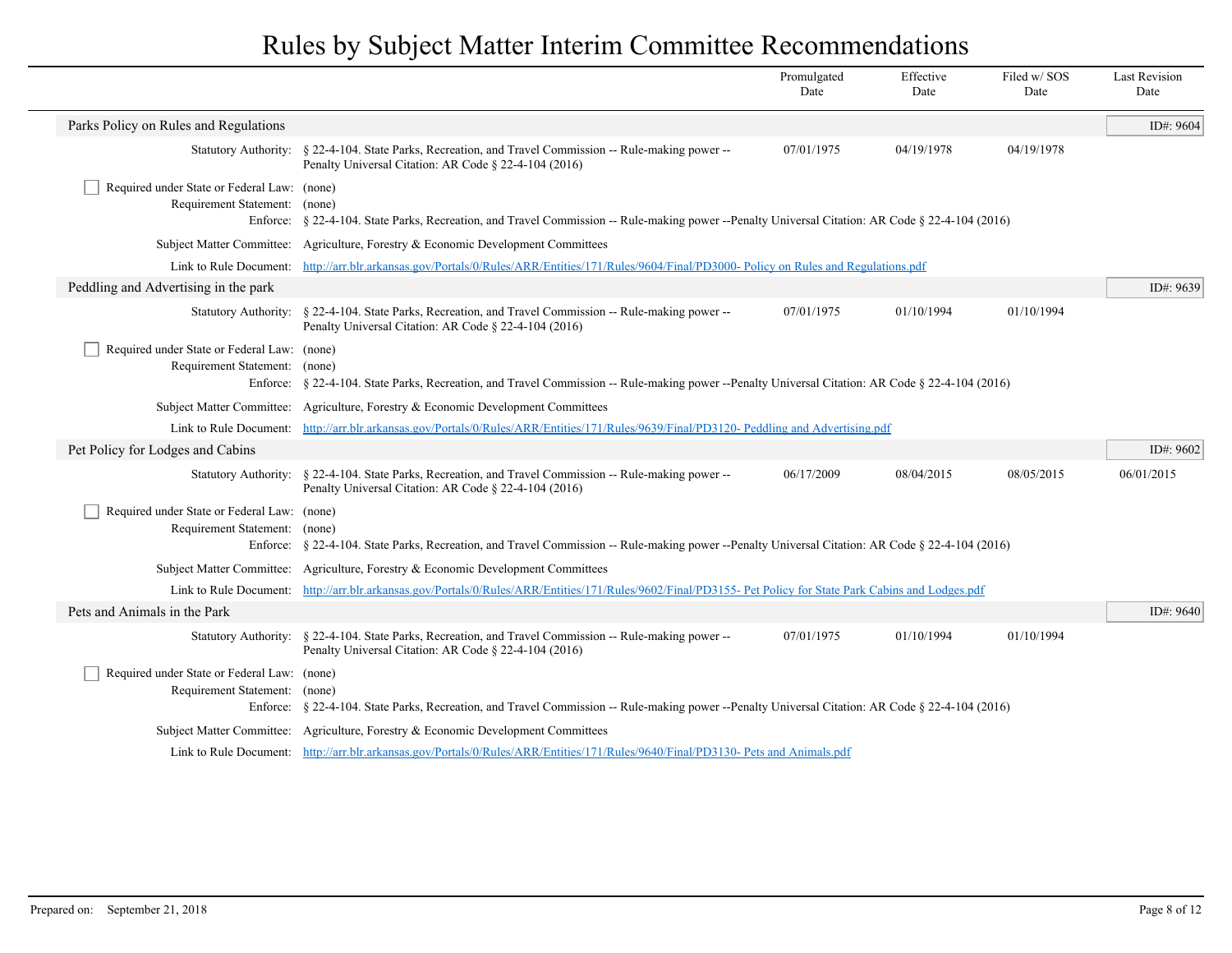|                                                                                          |                                                                                                                                                                  | Promulgated<br>Date | Effective<br>Date | Filed w/ SOS<br>Date | <b>Last Revision</b><br>Date |
|------------------------------------------------------------------------------------------|------------------------------------------------------------------------------------------------------------------------------------------------------------------|---------------------|-------------------|----------------------|------------------------------|
| Picnicking in the Park                                                                   |                                                                                                                                                                  |                     |                   |                      | ID#: 9638                    |
|                                                                                          | Statutory Authority: § 22-4-104. State Parks, Recreation, and Travel Commission -- Rule-making power --<br>Penalty Universal Citation: AR Code § 22-4-104 (2016) | 07/01/1975          | 01/10/1994        | 01/10/1994           |                              |
| Required under State or Federal Law: (none)<br>Requirement Statement: (none)<br>Enforce: | § 22-4-104. State Parks, Recreation, and Travel Commission -- Rule-making power --Penalty Universal Citation: AR Code § 22-4-104 (2016)                          |                     |                   |                      |                              |
| <b>Subject Matter Committee:</b>                                                         | Agriculture, Forestry & Economic Development Committees                                                                                                          |                     |                   |                      |                              |
| Link to Rule Document:                                                                   | http://arr.blr.arkansas.gov/Portals/0/Rules/ARR/Entities/171/Rules/9638/Final/PD3110-Picnicking.pdf                                                              |                     |                   |                      |                              |
| Quiet Hours in the Park                                                                  |                                                                                                                                                                  |                     |                   |                      | ID#: $9641$                  |
|                                                                                          | Statutory Authority: § 22-4-104. State Parks, Recreation, and Travel Commission -- Rule-making power --<br>Penalty Universal Citation: AR Code § 22-4-104 (2016) | 07/01/1975          | 01/10/1994        | 01/10/1994           |                              |
| Required under State or Federal Law: (none)<br>Requirement Statement:<br>Enforce:        | (none)<br>§ 22-4-104. State Parks, Recreation, and Travel Commission -- Rule-making power --Penalty Universal Citation: AR Code § 22-4-104 (2016)                |                     |                   |                      |                              |
| <b>Subject Matter Committee:</b>                                                         | Agriculture, Forestry & Economic Development Committees                                                                                                          |                     |                   |                      |                              |
| Link to Rule Document:                                                                   | http://arr.blr.arkansas.gov/Portals/0/Rules/ARR/Entities/171/Rules/9641/Final/PD3140- Quiet Hours.pdf                                                            |                     |                   |                      |                              |
| Rapelling Rules and Regulations                                                          |                                                                                                                                                                  |                     |                   |                      | ID#: 9616                    |
| <b>Statutory Authority:</b>                                                              | § 22-4-104. State Parks, Recreation, and Travel Commission -- Rule-making power --<br>Penalty Universal Citation: AR Code § 22-4-104 (2016)                      | 03/11/2014          | 07/01/2014        | 08/08/2014           |                              |
| Required under State or Federal Law: (none)<br>Requirement Statement:                    | (none)<br>Enforce: § 22-4-104. State Parks, Recreation, and Travel Commission -- Rule-making power --Penalty Universal Citation: AR Code § 22-4-104 (2016)       |                     |                   |                      |                              |
|                                                                                          | Subject Matter Committee: Agriculture, Forestry & Economic Development Committees                                                                                |                     |                   |                      |                              |
|                                                                                          | Link to Rule Document: http://arr.blr.arkansas.gov/Portals/0/Rules/ARR/Entities/171/Rules/9616/Final/PD3085-Policy on Rapelling.pdf                              |                     |                   |                      |                              |
| Regional Tourist Associations Grant Program Rules & Regulations                          |                                                                                                                                                                  |                     |                   |                      | ID#: 9712                    |
|                                                                                          | Statutory Authority: ACA 15-11-401 et seq.                                                                                                                       | 09/18/2013          | 11/21/2013        | 12/12/2013           |                              |
| Required under State or Federal Law: (none)<br>Requirement Statement: (none)             | Enforce: This rule is still valid and is being used in FY2019 for Regional Grants.                                                                               |                     |                   |                      |                              |
|                                                                                          | Subject Matter Committee: Agriculture, Forestry & Economic Development Committees                                                                                |                     |                   |                      |                              |
|                                                                                          | Link to Rule Document: http://arr.blr.arkansas.gov/Portals/0/Rules/ARR/Entities/171/Rules/9712/Final/Regional Tourist Asse Grant 2nd.pdf                         |                     |                   |                      |                              |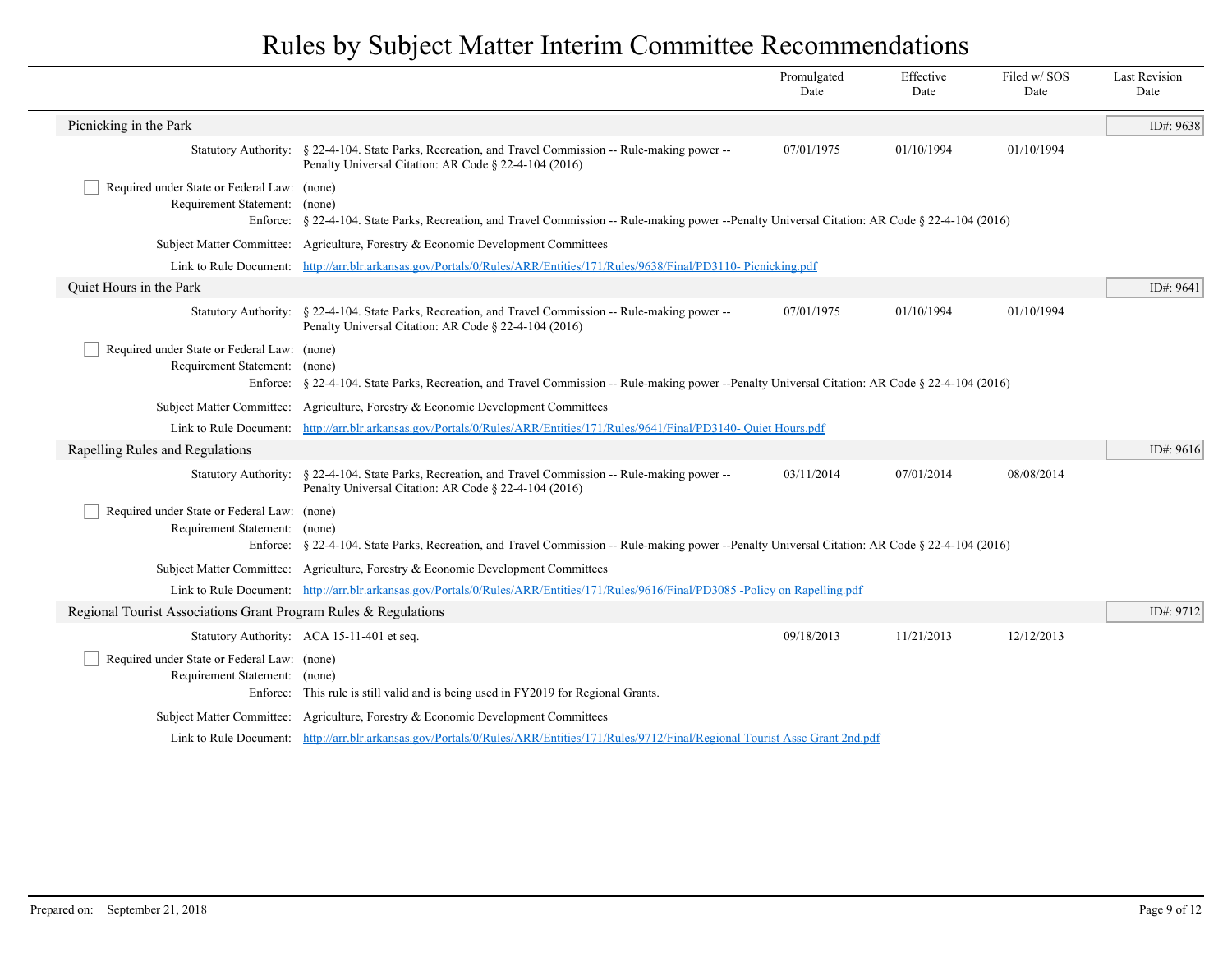|                                                                              |                                                                                                                                                                  | Promulgated<br>Date | Effective<br>Date | Filed w/SOS<br>Date | <b>Last Revision</b><br>Date |
|------------------------------------------------------------------------------|------------------------------------------------------------------------------------------------------------------------------------------------------------------|---------------------|-------------------|---------------------|------------------------------|
| Rules and Regulations for the State Parks, Recreation, and Travel Commission |                                                                                                                                                                  |                     |                   |                     | ID#: 9606                    |
|                                                                              | Statutory Authority: § 22-4-104. State Parks, Recreation, and Travel Commission -- Rule-making power --<br>Penalty Universal Citation: AR Code § 22-4-104 (2016) | 11/26/1971          | 11/26/1971        | 11/26/1971          |                              |
| Required under State or Federal Law: (none)<br>Requirement Statement: (none) | Enforce: The State Parks, Recreation and Travel Commission is an advisory board for ADPT with limited statutory authority.                                       |                     |                   |                     |                              |
|                                                                              | Subject Matter Committee: Agriculture, Forestry & Economic Development Committees                                                                                |                     |                   |                     |                              |
|                                                                              | Link to Rule Document: http://arr.blr.arkansas.gov/Portals/0/Rules/ARR/Entities/171/Rules/9606/Final/SPRTC Bylaws.pdf                                            |                     |                   |                     |                              |
| Smoking/Tobacco Policy                                                       |                                                                                                                                                                  |                     |                   |                     | ID#: 9601                    |
|                                                                              | Statutory Authority: § 22-4-104. State Parks, Recreation, and Travel Commission -- Rule-making power --<br>Penalty Universal Citation: AR Code § 22-4-104 (2016) | 07/01/2004          | 04/01/1990        | 01/28/2016          | 12/31/2015                   |
| Required under State or Federal Law: (none)<br>Requirement Statement: (none) | Enforce: § 22-4-104. State Parks, Recreation, and Travel Commission -- Rule-making power --Penalty Universal Citation: AR Code § 22-4-104 (2016)                 |                     |                   |                     |                              |
|                                                                              | Subject Matter Committee: Agriculture, Forestry & Economic Development Committees                                                                                |                     |                   |                     |                              |
|                                                                              | Link to Rule Document: http://arr.blr.arkansas.gov/Portals/0/Rules/ARR/Entities/171/Rules/9601/Final/PD1191SmokingPolicy.pdf                                     |                     |                   |                     |                              |
| <b>State Property</b>                                                        |                                                                                                                                                                  |                     |                   |                     | ID#: 9642                    |
| <b>Statutory Authority:</b>                                                  | § 22-4-104. State Parks, Recreation, and Travel Commission -- Rule-making power --<br>Penalty Universal Citation: AR Code § 22-4-104 (2016)                      | 07/01/1975          | 01/10/1994        | 01/10/1994          |                              |
| Required under State or Federal Law: (none)<br>Requirement Statement: (none) | Enforce: § 22-4-104. State Parks, Recreation, and Travel Commission -- Rule-making power --Penalty Universal Citation: AR Code § 22-4-104 (2016)                 |                     |                   |                     |                              |
|                                                                              | Subject Matter Committee: Agriculture, Forestry & Economic Development Committees                                                                                |                     |                   |                     |                              |
|                                                                              | Link to Rule Document: http://arr.blr.arkansas.gov/Portals/0/Rules/ARR/Entities/171/Rules/9642/Final/PD3150 State Property.pdf                                   |                     |                   |                     |                              |
| Swimming Areas and Pools within State Parks                                  |                                                                                                                                                                  |                     |                   |                     | ID#: 9643                    |
|                                                                              | Statutory Authority: § 22-4-104. State Parks, Recreation, and Travel Commission -- Rule-making power --<br>Penalty Universal Citation: AR Code § 22-4-104 (2016) | 07/01/1975          | 01/10/1994        | 01/10/1994          |                              |
| Required under State or Federal Law: (none)<br>Requirement Statement: (none) | Enforce: § 22-4-104. State Parks, Recreation, and Travel Commission -- Rule-making power --Penalty Universal Citation: AR Code § 22-4-104 (2016)                 |                     |                   |                     |                              |
|                                                                              | Subject Matter Committee: Agriculture, Forestry & Economic Development Committees                                                                                |                     |                   |                     |                              |
|                                                                              | Link to Rule Document: http://arr.blr.arkansas.gov/Portals/0/Rules/ARR/Entities/171/Rules/9643/Final/PD3160-Swimming Areas and Pools.pdf                         |                     |                   |                     |                              |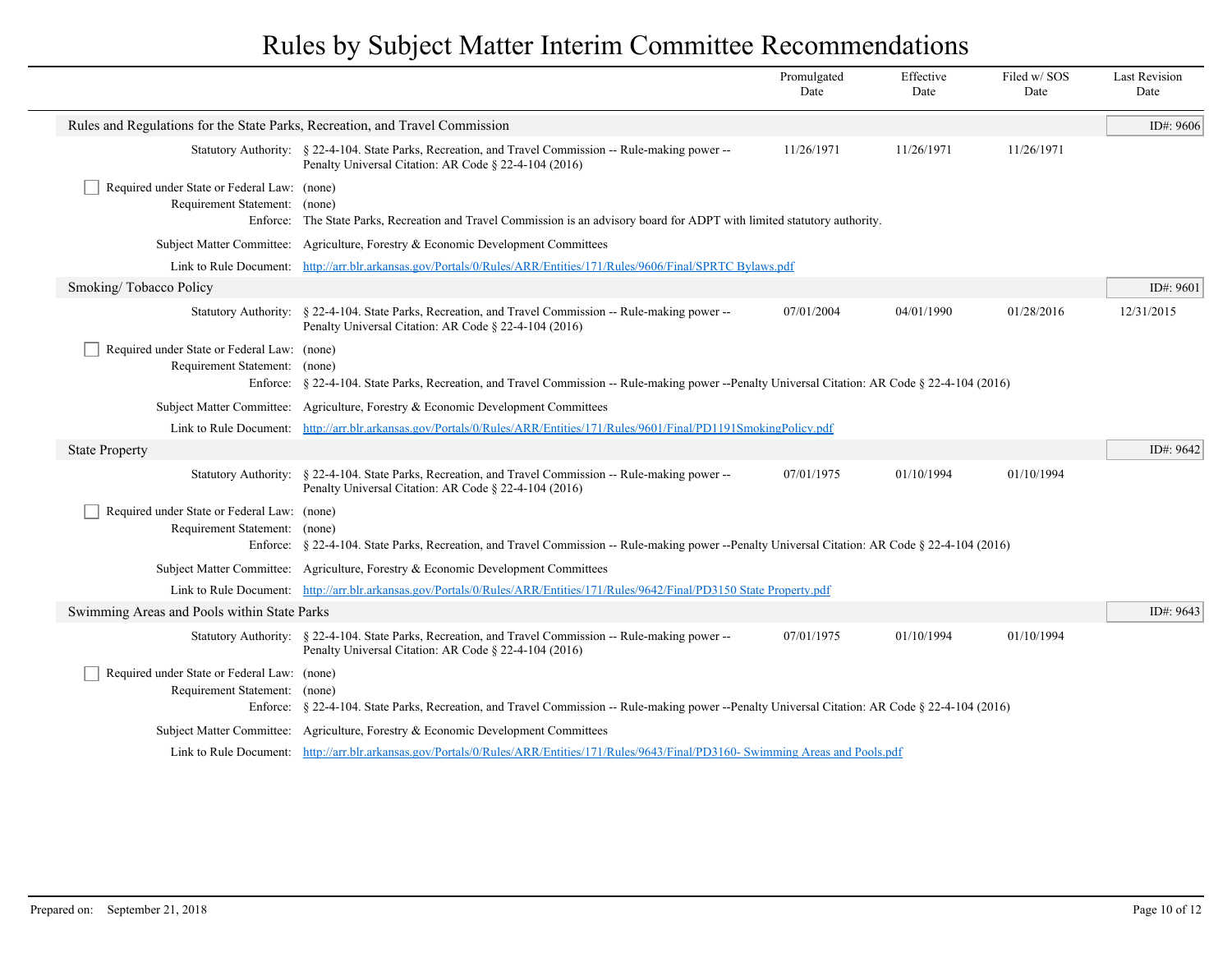|                                                                                          |                                                                                                                                                                  | Promulgated<br>Date | Effective<br>Date | Filed w/SOS<br>Date | <b>Last Revision</b><br>Date |
|------------------------------------------------------------------------------------------|------------------------------------------------------------------------------------------------------------------------------------------------------------------|---------------------|-------------------|---------------------|------------------------------|
| Unauthorized Structures such as utilities                                                |                                                                                                                                                                  |                     |                   |                     | ID#: 9645                    |
|                                                                                          | Statutory Authority: § 22-4-104. State Parks, Recreation, and Travel Commission -- Rule-making power --<br>Penalty Universal Citation: AR Code § 22-4-104 (2016) | 07/01/1975          | 01/10/1994        | 01/10/1994          |                              |
| Required under State or Federal Law: (none)<br>Requirement Statement: (none)             | Enforce: § 22-4-104. State Parks, Recreation, and Travel Commission -- Rule-making power --Penalty Universal Citation: AR Code § 22-4-104 (2016)                 |                     |                   |                     |                              |
|                                                                                          | Subject Matter Committee: Agriculture, Forestry & Economic Development Committees                                                                                |                     |                   |                     |                              |
|                                                                                          | Link to Rule Document: http://arr.blr.arkansas.gov/Portals/0/Rules/ARR/Entities/171/Rules/9645/Final/PD3180- Unauthorized Structures.pdf                         |                     |                   |                     |                              |
| Unlawful Occupancy                                                                       |                                                                                                                                                                  |                     |                   |                     | ID#: 9644                    |
|                                                                                          | Statutory Authority: § 22-4-104. State Parks, Recreation, and Travel Commission -- Rule-making power --<br>Penalty Universal Citation: AR Code § 22-4-104 (2016) | 07/01/1975          | 01/10/1994        | 01/10/1994          |                              |
| Required under State or Federal Law: (none)<br>Requirement Statement: (none)             | Enforce: § 22-4-104. State Parks, Recreation, and Travel Commission -- Rule-making power --Penalty Universal Citation: AR Code § 22-4-104 (2016)                 |                     |                   |                     |                              |
|                                                                                          | Subject Matter Committee: Agriculture, Forestry & Economic Development Committees                                                                                |                     |                   |                     |                              |
|                                                                                          | Link to Rule Document: http://arr.blr.arkansas.gov/Portals/0/Rules/ARR/Entities/171/Rules/9644/Final/PD3170- Unlawful Occupancy.pdf                              |                     |                   |                     |                              |
| Use of Glass Containers                                                                  |                                                                                                                                                                  |                     |                   |                     | ID#: 9609                    |
|                                                                                          | Statutory Authority: § 22-4-104. State Parks, Recreation, and Travel Commission -- Rule-making power --<br>Penalty Universal Citation: AR Code § 22-4-104 (2016) | 08/24/1989          | 08/24/1989        | 08/24/1989          |                              |
| Required under State or Federal Law: (none)<br>Requirement Statement: (none)<br>Enforce: | § 22-4-104. State Parks, Recreation, and Travel Commission -- Rule-making power --Penalty Universal Citation: AR Code § 22-4-104 (2016)                          |                     |                   |                     |                              |
|                                                                                          | Subject Matter Committee: Agriculture, Forestry & Economic Development Committees                                                                                |                     |                   |                     |                              |
| Link to Rule Document:                                                                   | http://arr.blr.arkansas.gov/Portals/0/Rules/ARR/Entities/171/Rules/9609/Final/PD3215- Use of Glass Containers.pdf                                                |                     |                   |                     |                              |
| Use of Motorized Scooters                                                                |                                                                                                                                                                  |                     |                   |                     | ID#: 9615                    |
|                                                                                          | Statutory Authority: § 22-4-104. State Parks, Recreation, and Travel Commission -- Rule-making power --<br>Penalty Universal Citation: AR Code § 22-4-104 (2016) | 09/12/2013          | 12/17/2013        | 12/19/2013          |                              |
| Required under State or Federal Law: (none)<br>Requirement Statement: (none)             | Enforce: § 22-4-104. State Parks, Recreation, and Travel Commission -- Rule-making power --Penalty Universal Citation: AR Code § 22-4-104 (2016)                 |                     |                   |                     |                              |
|                                                                                          | Subject Matter Committee: Agriculture, Forestry & Economic Development Committees                                                                                |                     |                   |                     |                              |
|                                                                                          | Link to Rule Document: http://arr.blr.arkansas.gov/Portals/0/Rules/ARR/Entities/171/Rules/9615/Final/PD3095, Motorized Scooters.pdf                              |                     |                   |                     |                              |